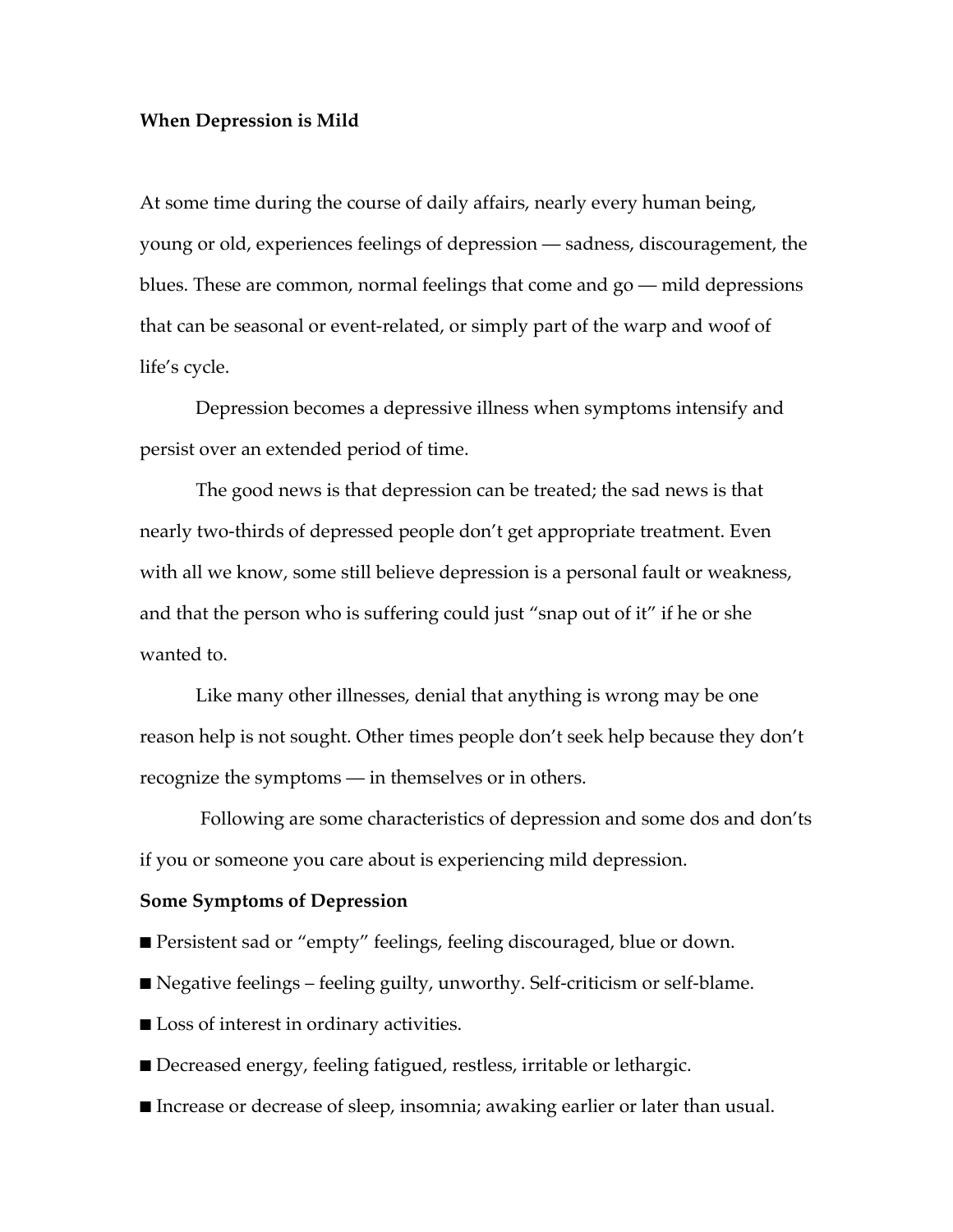- Changes in appetite eating more or less, gaining or losing weight.
- Difficulty concentrating, remembering, making decisions.

If symptoms persist and the following additional symptoms appear, then professional help is needed.

■ Excessive weeping or crying.

■ Thoughts of suicide or death.

■ Persistent physical symptoms such as headaches, chronic pain, digestive disorders.

## **When depression is mild, what should a person do?**

Try to be with other people, especially supportive, understanding people. Go to movies or ballgames or other cultural or recreational activities that you have always liked. Participate in social activities or community gatherings. Do something physical — go for walks, take in the outdoors, work in the yard, plant some flowers. Try mild exercise.

Also, break large tasks into smaller ones; set priorities. Only do what you can and check your expectations of yourself. Talk about how you're feeling with friends and family.

If you feel like you need to talk to your therapist, by all means, do so.

## **What are things someone with depression should not do?**

- Don't isolate or hide out.
- Don't set difficult goals or take on too much responsibility.
- Don't expect too much of yourself.
- Don't set your self up for disappointment or failure.